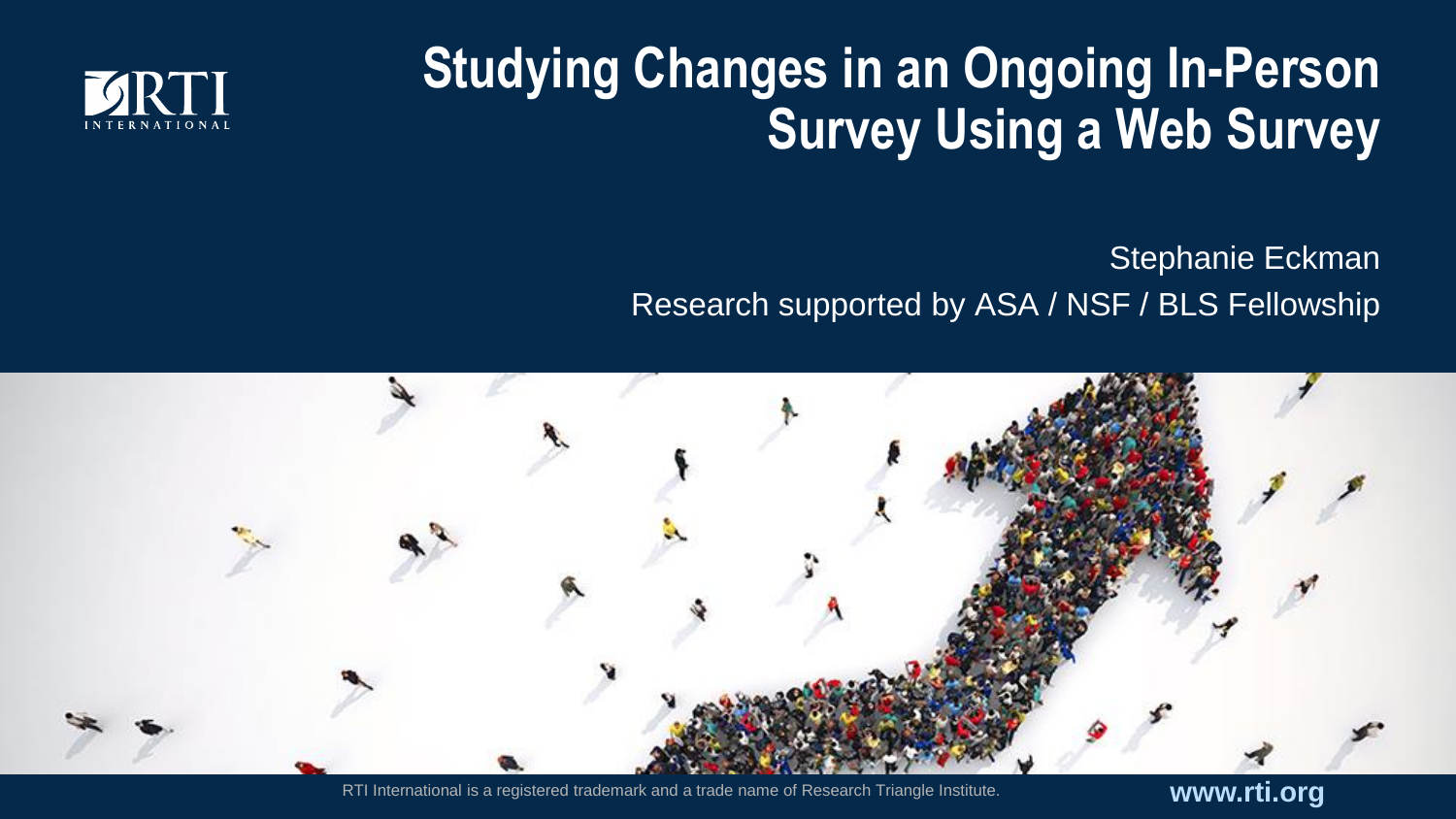Has anyone in this household had any expenses for: Oil change, lubrication or oil filter?

> In what month? What was the total cost? Did this expense include labor?

**May** \$49.99 No

Yes

Has anyone in this household had any expenses for: Tire purchases or mounting? Tire purchases or mounting?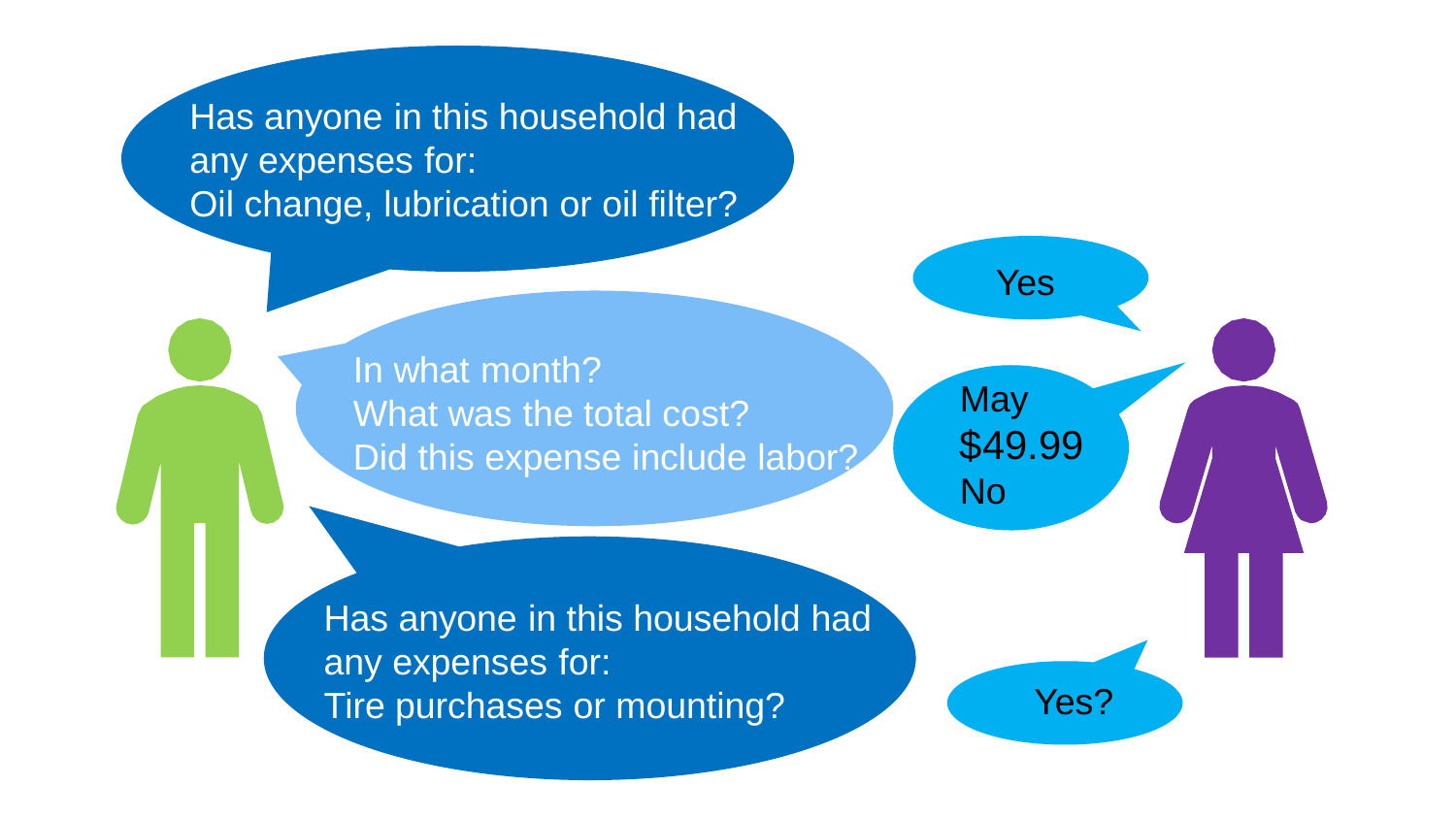- This sequence is repeated dozens of times during each interview and may affect respondent behavior.
- It seems likely that respondents **learn quickly**…that the interview will last longer if they answer "yes" to these screening questions.
- Fifty percent of field representatives said that it happened frequently or very frequently.

*Measuring What We Spend: Towards a New Consumer Expenditure Survey*  (2013, 84-85)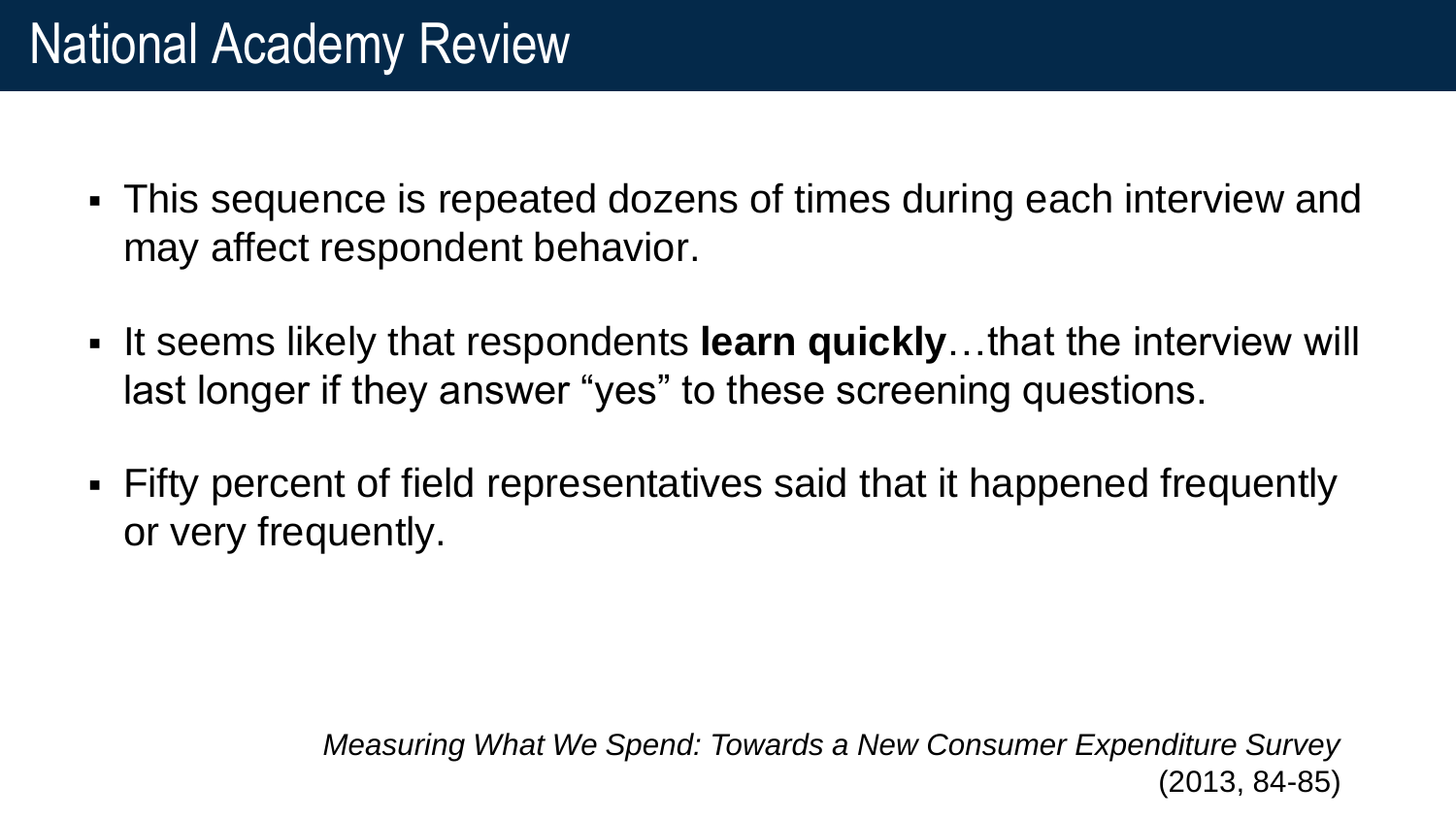#### Do Rs engage in **motivated misreporting**  in **Wave 1** of the CE?

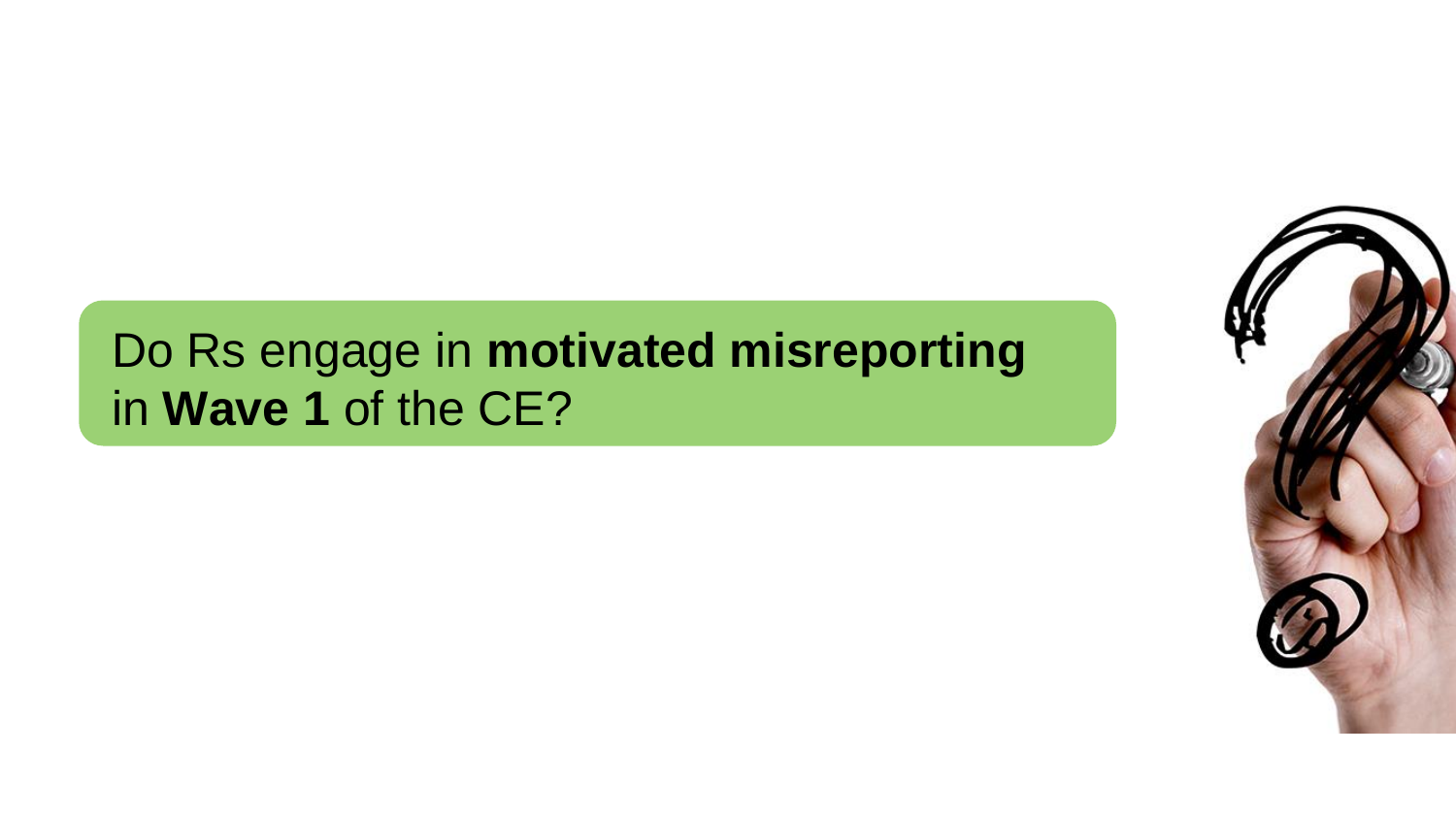

- Filter
	- Follow up
	- Follow up
- Filter
	- Follow up
	- Follow up
- Filter
	- Follow up
	- Follow up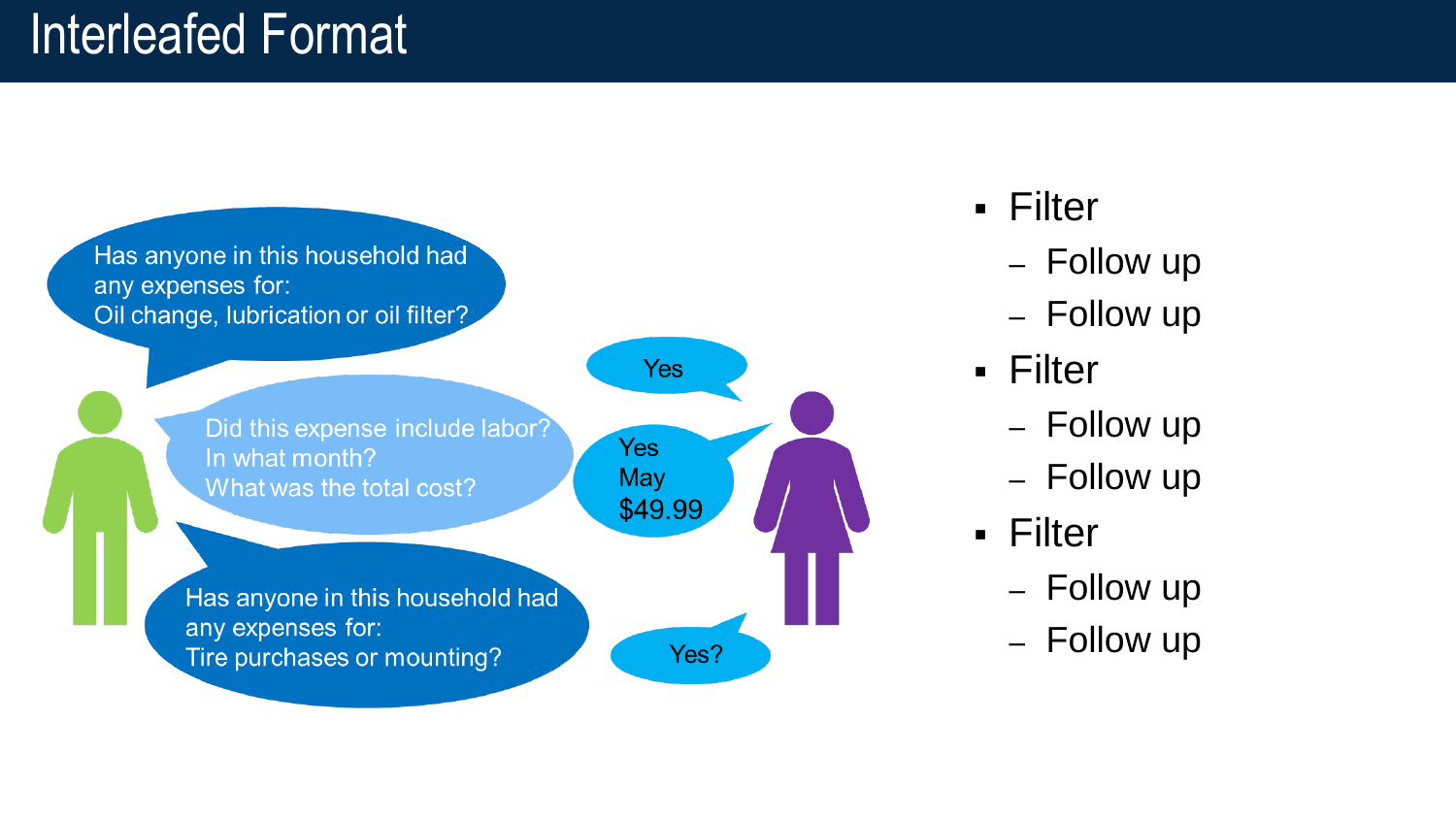

- Filter
- Filter
- Filter
- Filter
	- Follow up
	- Follow up
	- Follow up
	- Follow up
	- Follow up
	- Follow up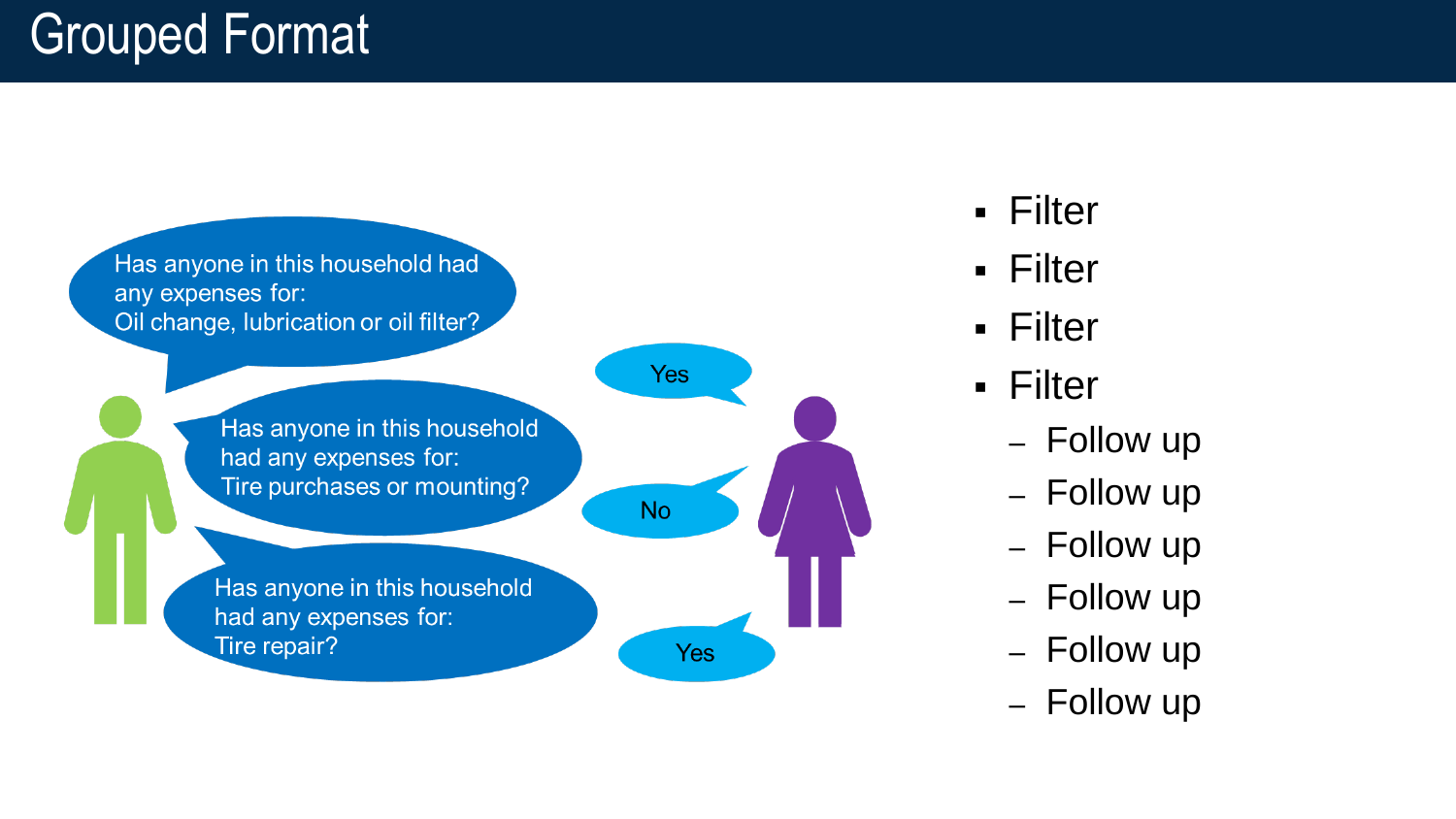#### Previous research on MM

- CE-like questions:
	- Kreuter et al (2011) The Effects of Asking Filter Questions in Interleafed versus Grouped Format. SMR
	- Eckman et al (2014) Assessing the Mechanisms of Misreporting to Filter Questions in Surveys. POQ
	- Daikeler et al (2019) Motivated Misreporting in Smartphone Surveys. SSCR
	- Bach et al (2019) Misreporting Among Reluctant Respondents. JSSAM

**Full list:** http://www.stepheckman.com/project/motivated\_misreporting

- CE: underreporting in later waves
	- Bosley et al (1999), Shields & To (2005), Yan & Copeland (2010), Bach & Eckman (2019)
- CE: MM in Wave 1

– McBride (2013)

**Barring experiment within CE**, how can we estimate underreporting?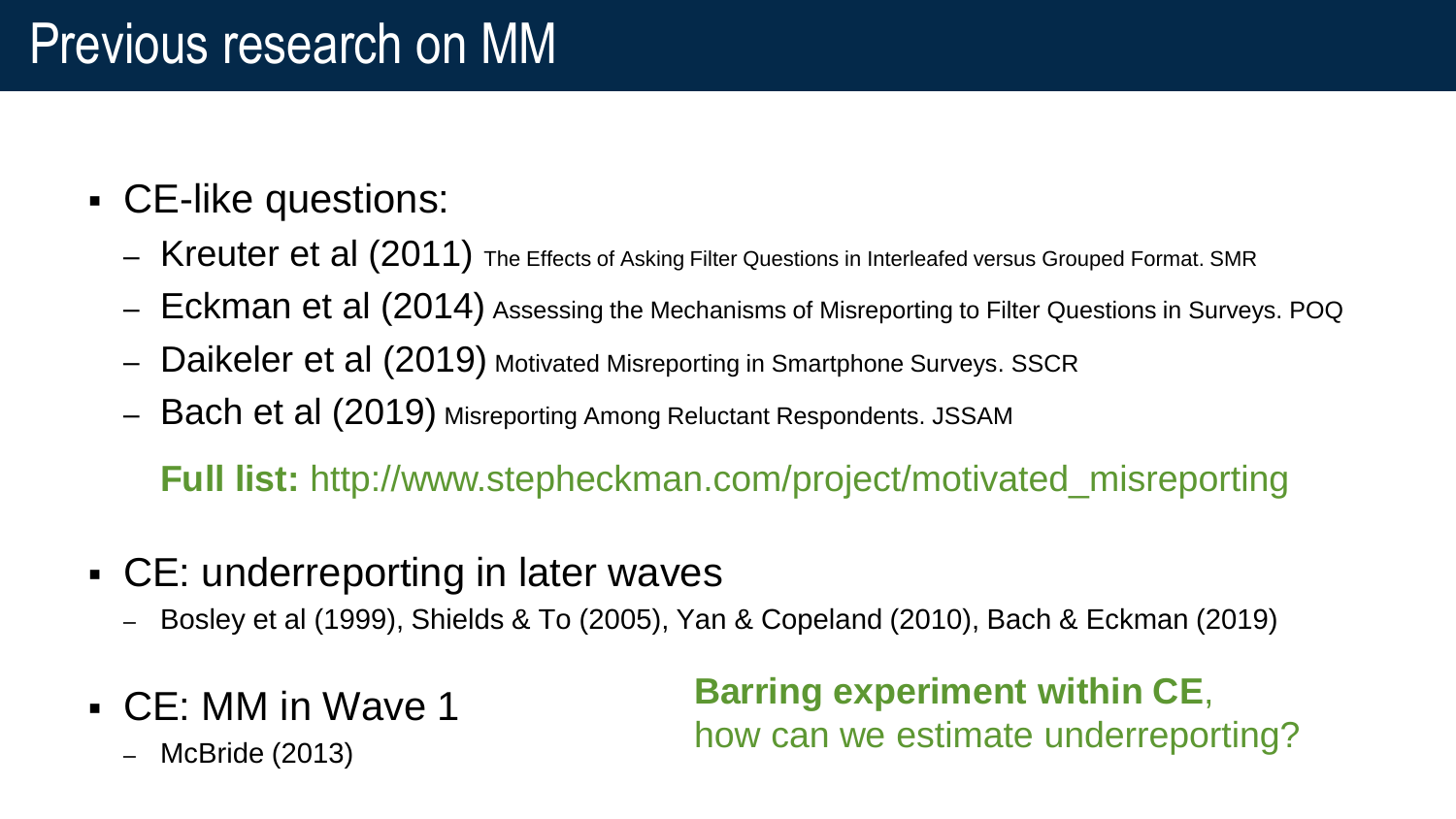### How to Measure MM in CE

- CE asks filters only in interleafed format
- Web survey in both formats

|                                       | <b>Interleafed</b> | <b>Grouped</b> |
|---------------------------------------|--------------------|----------------|
| <b>Consumer</b><br><b>Expenditure</b> |                    |                |
| <b>Nonprob</b>                        |                    |                |
| <b>Web Survey</b>                     |                    |                |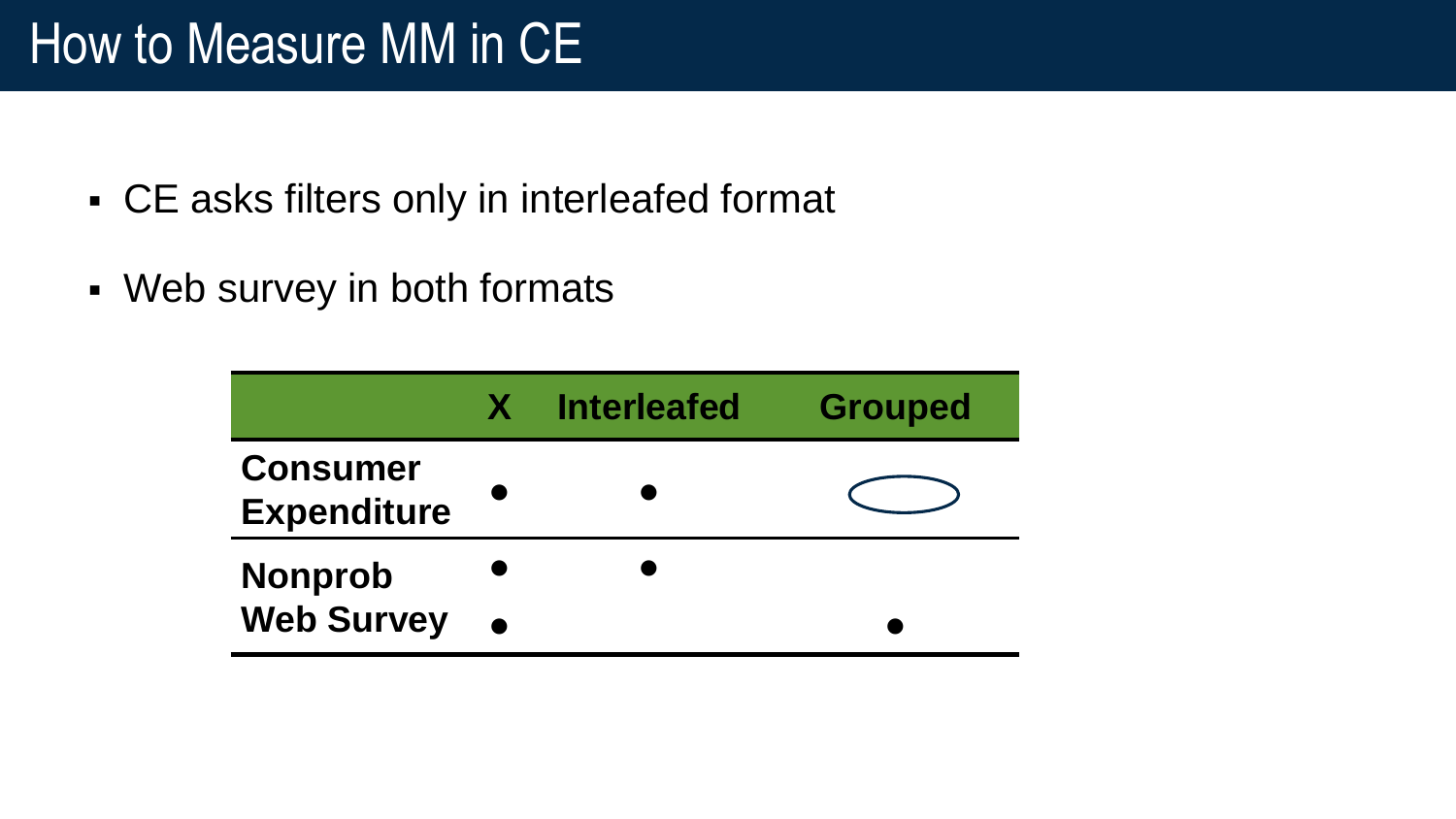- Rendall et al (2013)
- Powers et al (2005) Christensen et al (2006) Kolenikov & Kennedy (2014) Park et al (2016)
- Kim et al (2020)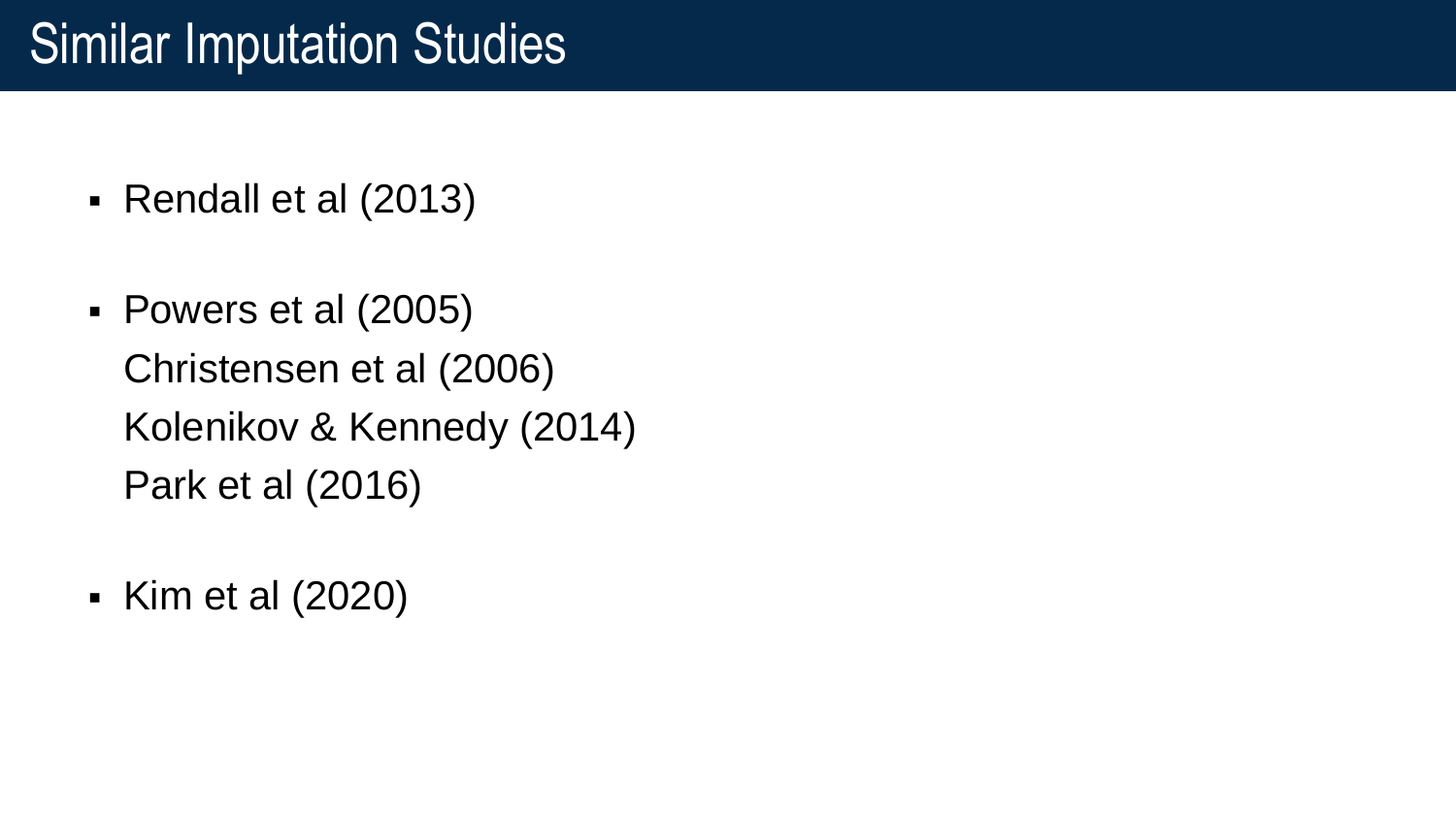- **Rendall et al (2013)**
- Powers et al (2005) Christensen et al (2006) Kolenikov & Kennedy (2014) Park et al (2016)

| <b>Survey</b>   |  |  |
|-----------------|--|--|
| <b>Survey 1</b> |  |  |
| <b>Survey 2</b> |  |  |

Model  $Y|X_1, X_2$ Variables are *jointly observed*

▪ Kim et al (2020)

*Cross-Survey imputation*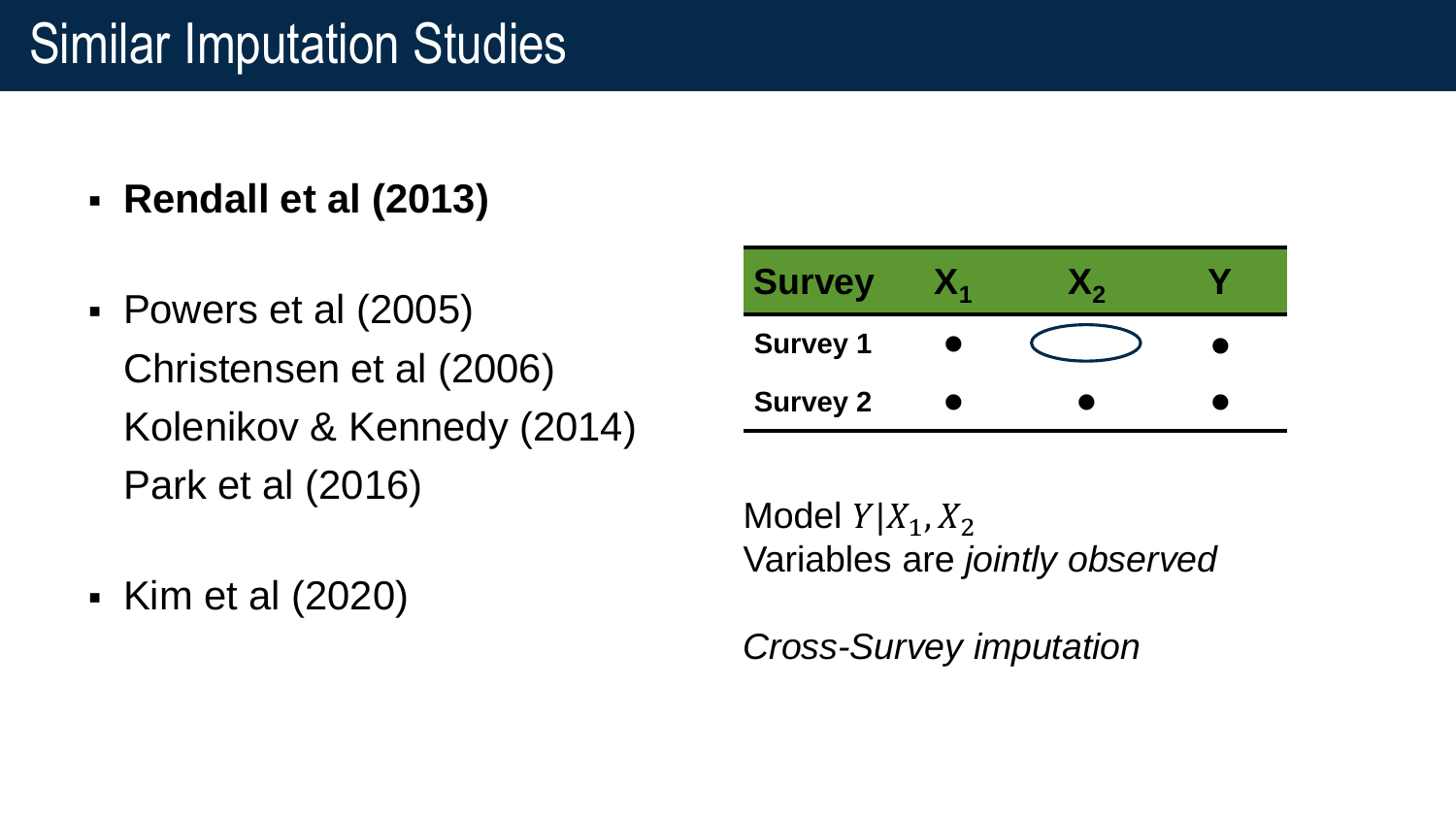- Rendall et al (2013)
- **Powers et al (2005) Christensen et al (2006) Kolenikov & Kennedy (2014) Park et al (2016)**

| <b>Mode</b>  |   | web                                                                                                                                                                                                                            | hone) |
|--------------|---|--------------------------------------------------------------------------------------------------------------------------------------------------------------------------------------------------------------------------------|-------|
| Web          | ш | a and the second state of the second state in the second state in the second state in the second state in the second state in the second state in the second state in the second state in the second state in the second state |       |
| <b>Phone</b> |   |                                                                                                                                                                                                                                |       |

Impute responses in *better* mode

▪ Kim et al (2020)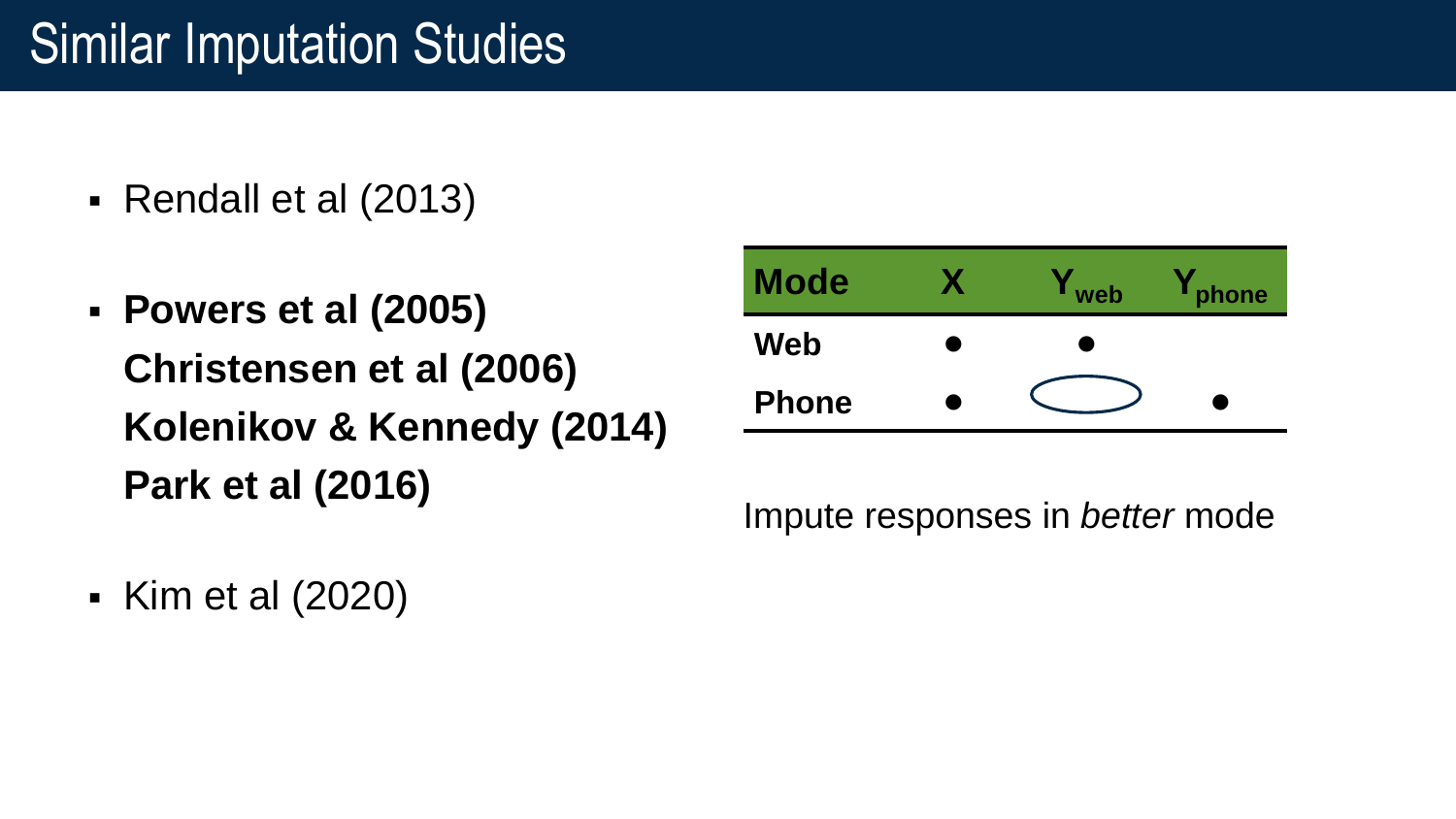- Rendall et al (2013)
- Powers et al (2005) Christensen et al (2006) Kolenikov & Kennedy (2014) Park et al (2016)

| <b>Survey</b>      |  |
|--------------------|--|
| <b>Probability</b> |  |
| Nonprobability     |  |

Impute variable of interest on probability survey

▪ **Kim et al (2020)**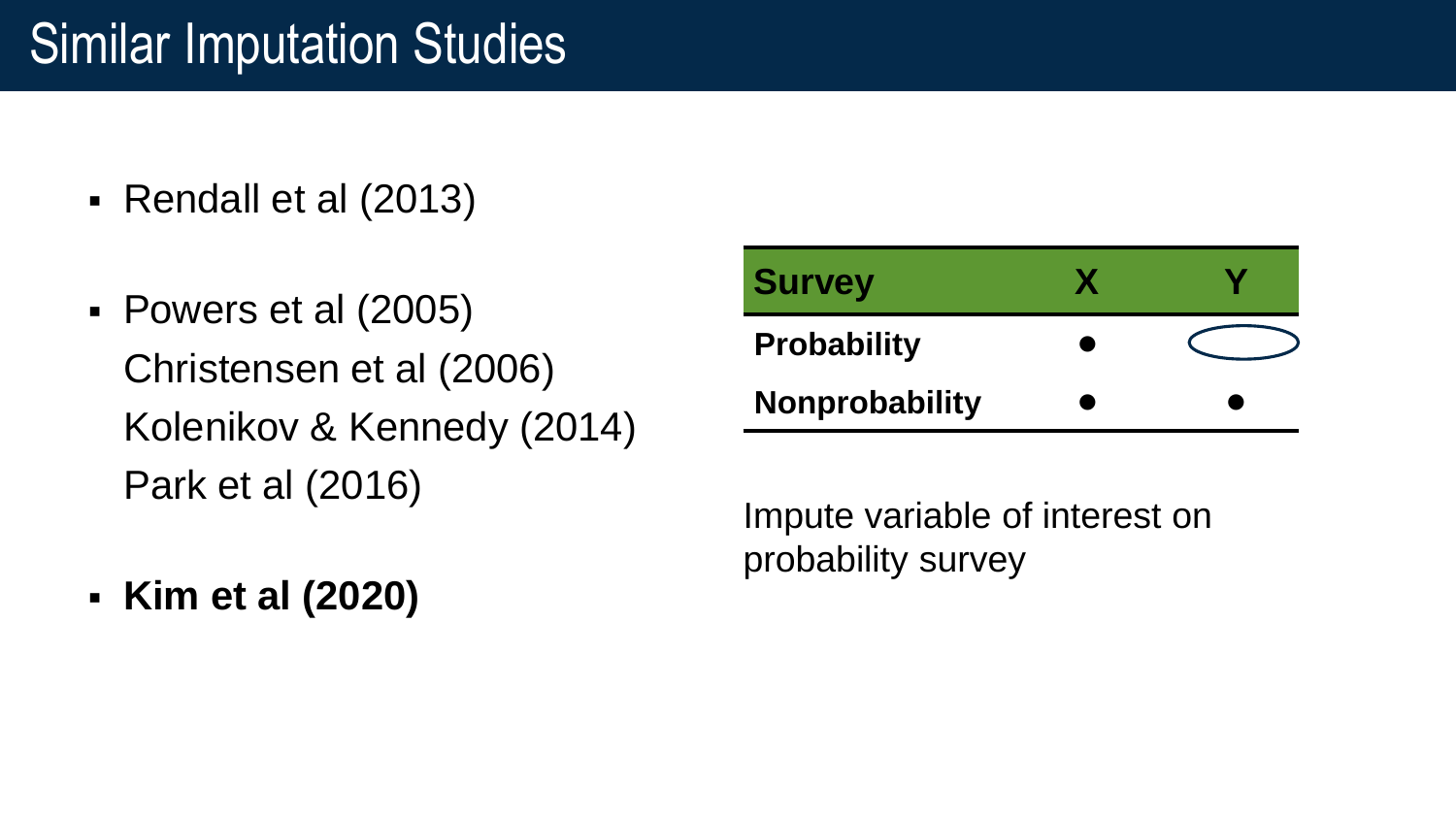#### How to Measure MM in CE

▪ Eckman (2020) design:

|                                       | <b>Interleafed</b> | <b>Grouped</b> |
|---------------------------------------|--------------------|----------------|
| <b>Consumer</b><br><b>Expenditure</b> |                    |                |
| <b>Nonprob</b>                        |                    |                |
| <b>Web Survey</b>                     |                    |                |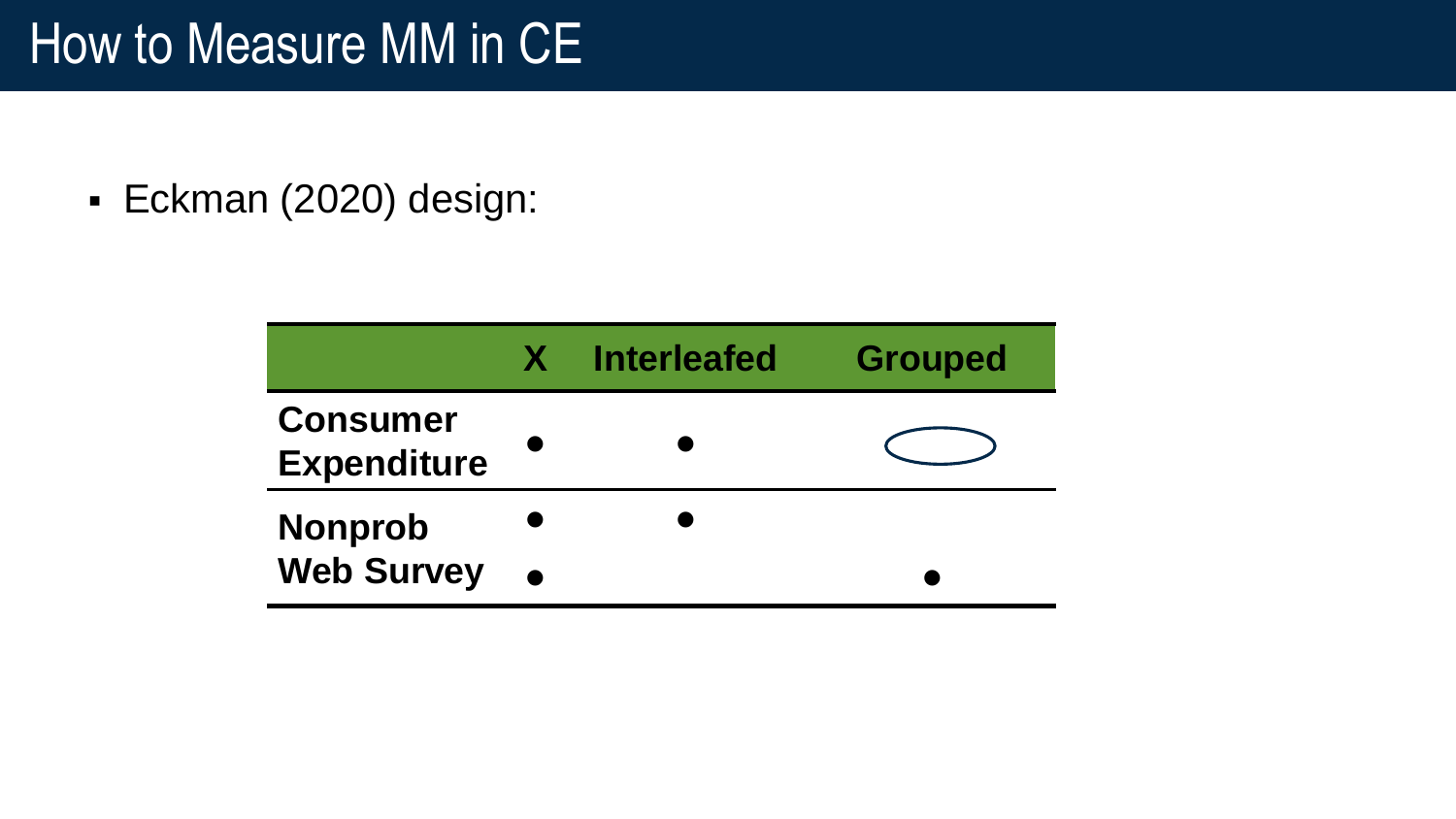## Web Survey Questionnaire

- Section 1: Demographics
- Section 2: Household characteristics

| <b>Section</b>   | # Filters | # Follow Ups |  |
|------------------|-----------|--------------|--|
| <b>Utilities</b> | 5         |              |  |
| Clothing         | ห         | $\mathbf{b}$ |  |
| Insurance        | ე         | :C           |  |

Order of sections randomized

Order within sections forwards/backwards

▪ Section 6: Income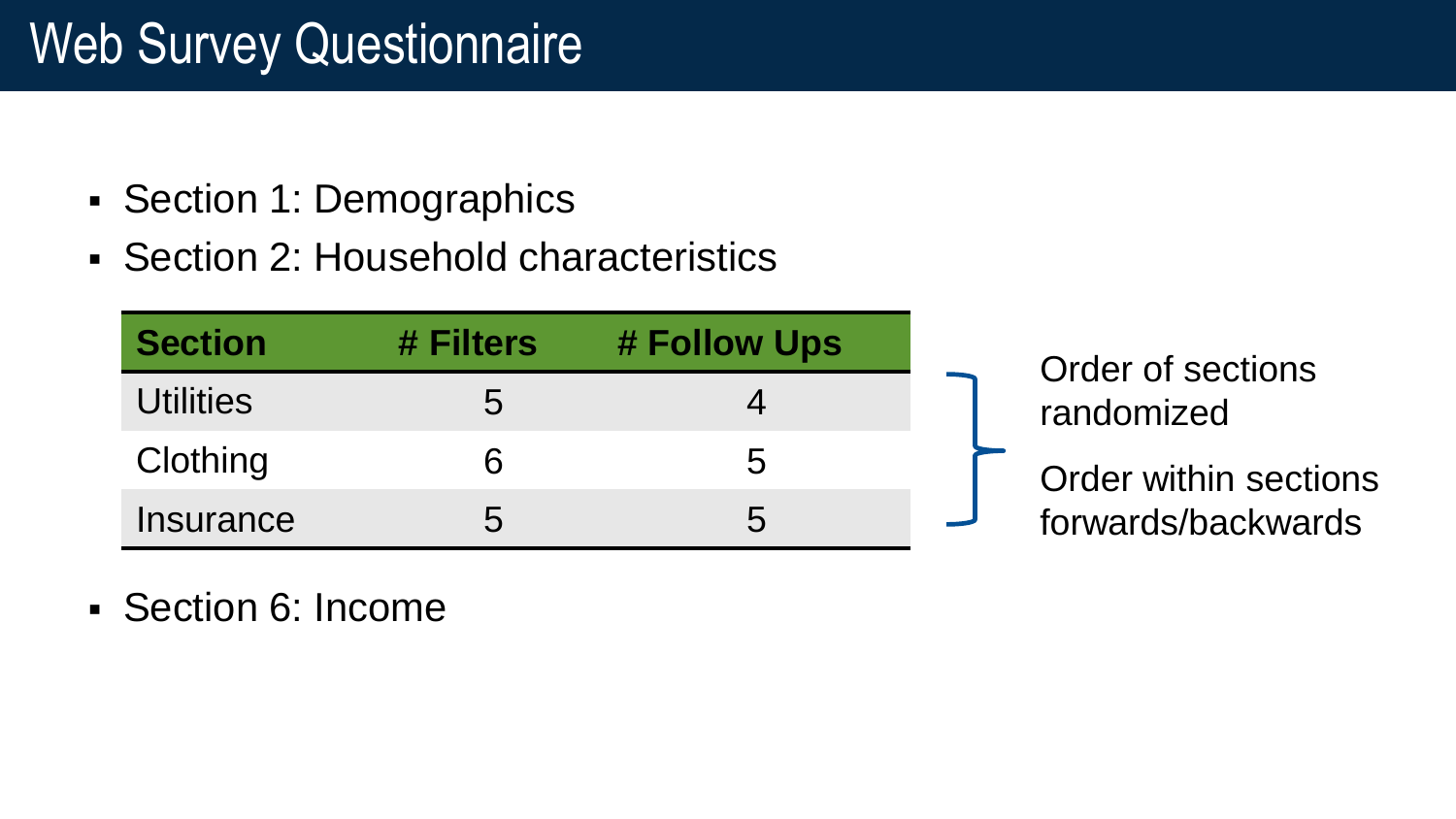# Imputation Approach

- **Multiple imputation of Yes/No to filter question** 
	- 6 models
	- 5 predictions from each model
- Predictors:
	- Format (grouped or interleafed)
	- Survey (CE or web)
	- Item
	- Section order
	- Respondent & HH characteristics

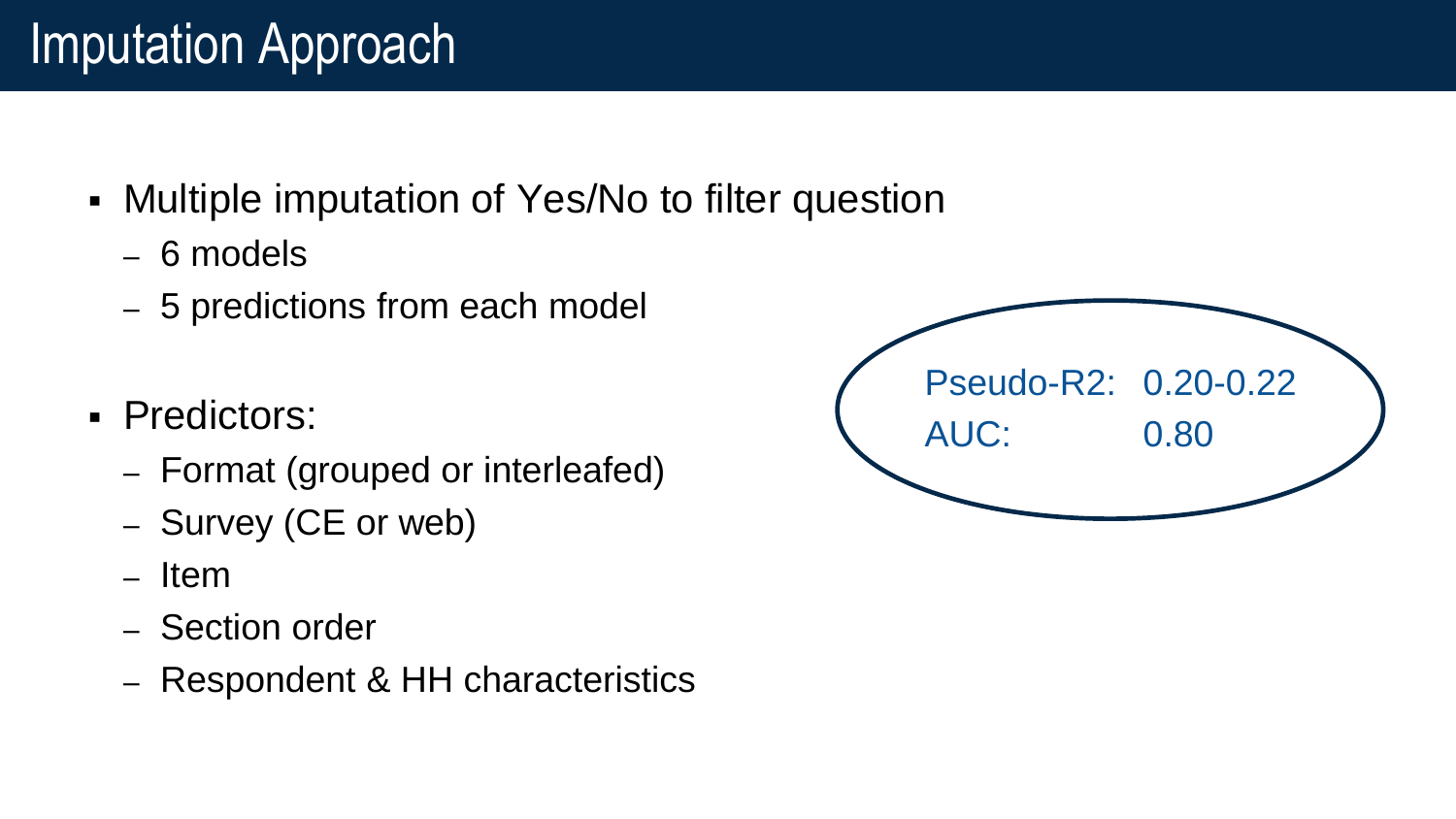### Compare Background Variables

 $HH$  members\* HU has pool HU has off-street parking HU has porch HU has apartment HU has central air HU has window air HU has solar panels HU single family HU bedrooms HU bathrooms HH has wage income HH has self-employ. inc. HH income R owns home R age R white R black R asian R married R never married R hispanic R. education

#### 23 variables

#### 20 with significantly different distributions CE vs Web

Good representation in each category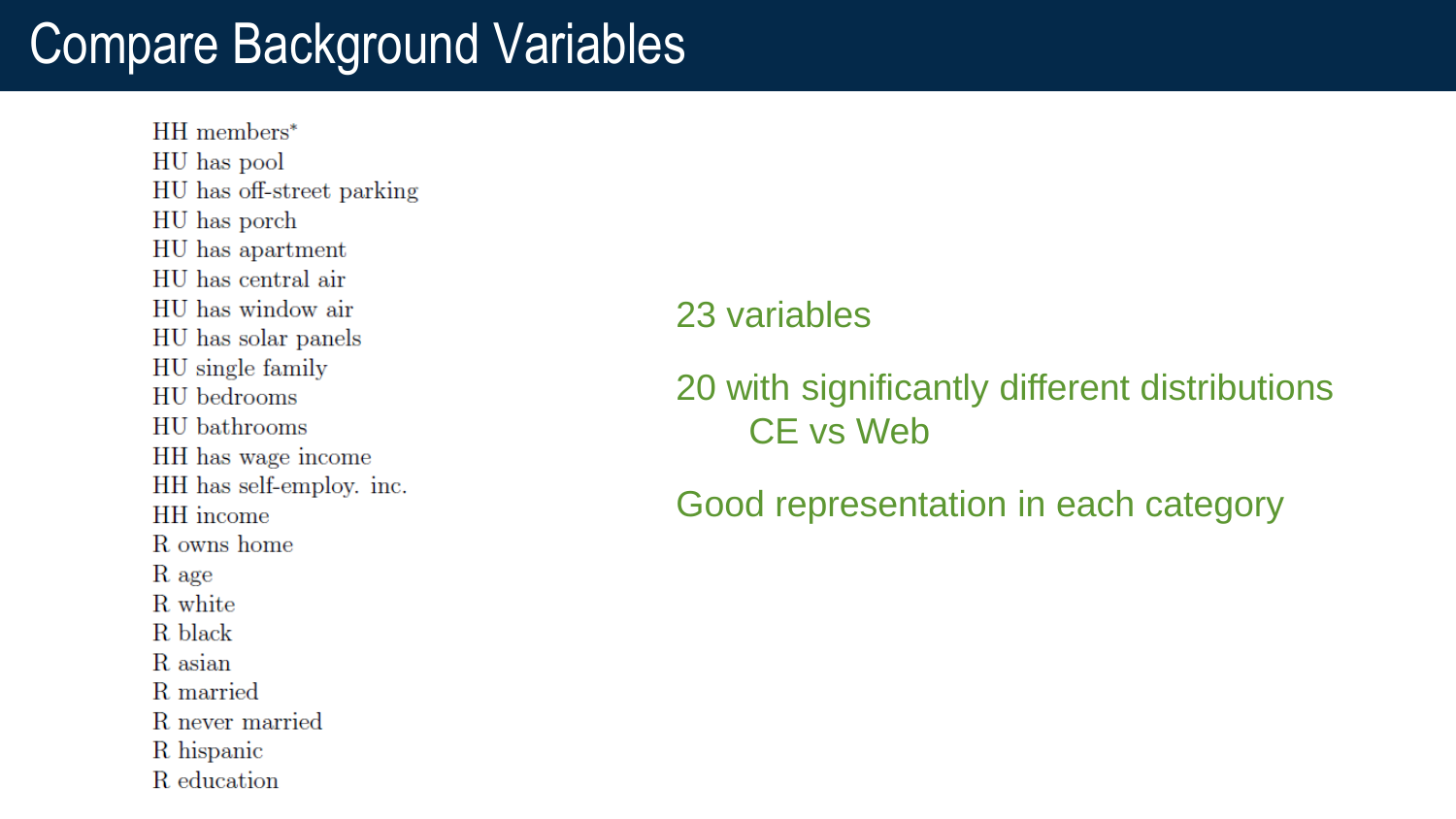### Compare Purchases



Only web survey respondents in interleafed format included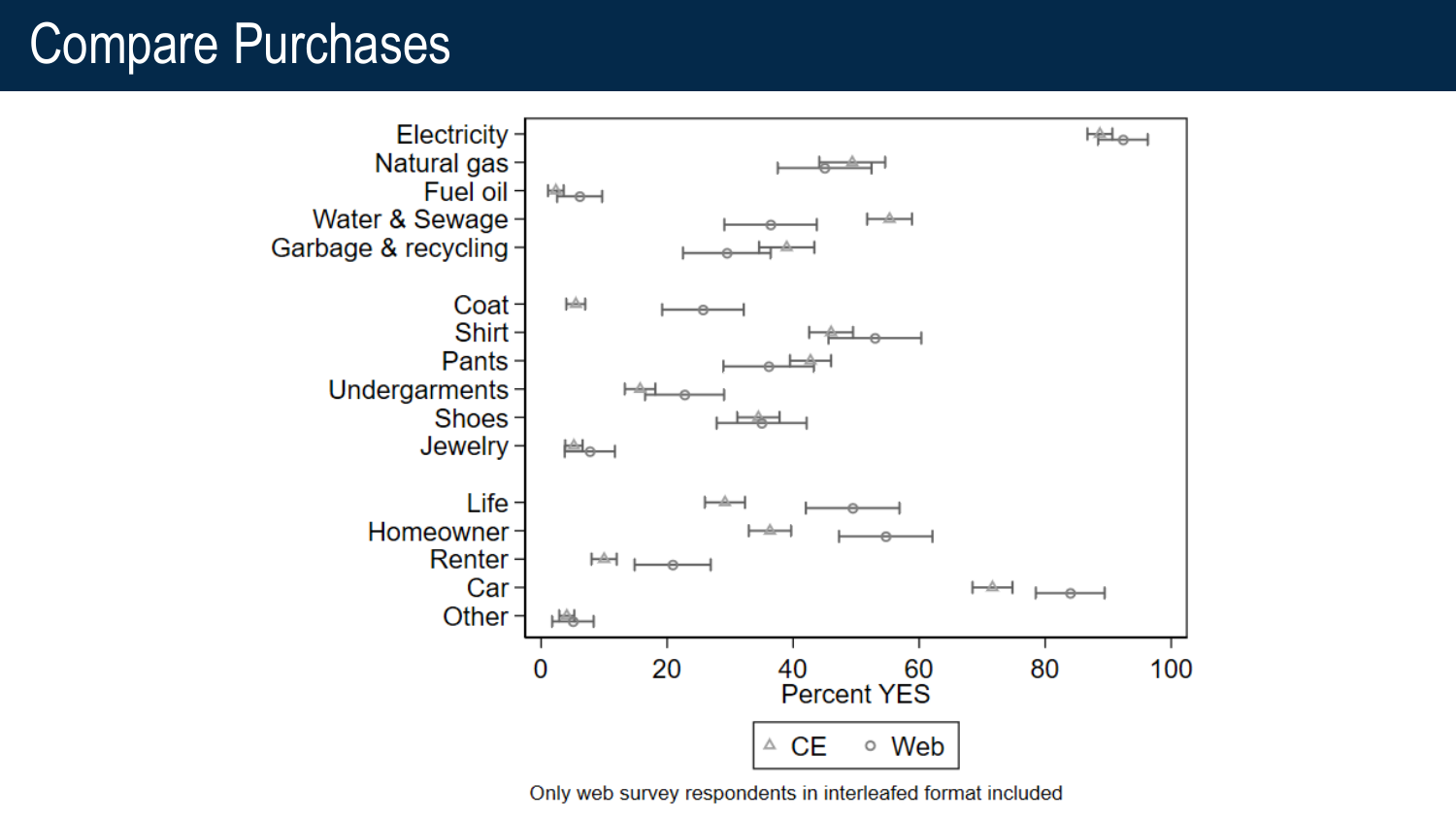|                                       | <b>Interleafed</b><br>% Yes | <b>Grouped</b><br>% Yes               | <b>Difference</b><br>% points                |
|---------------------------------------|-----------------------------|---------------------------------------|----------------------------------------------|
| <b>Consumer</b><br><b>Expenditure</b> | 33.5                        | 38.5                                  | 5.1 <i>%points</i><br>(1.5)                  |
| <b>Web Survey</b>                     | 36.8                        | 42.9                                  | 6.1 %points<br>(0.80)                        |
|                                       |                             | Utilities:<br>Clothing:<br>Insurance: | 0.2 % points<br>9.9 %points*<br>5.1 %points* |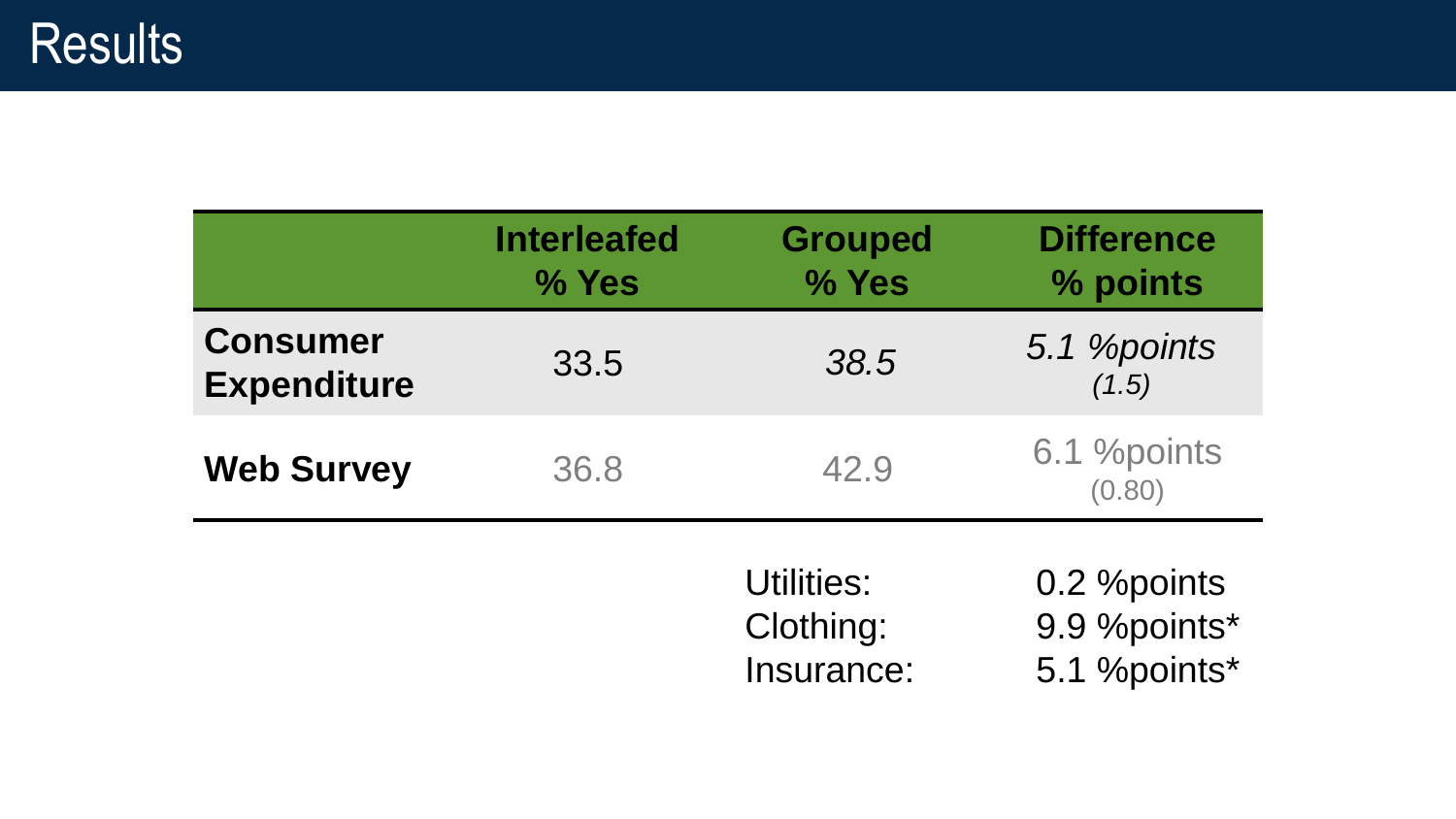- Evidence that motivated misreporting occurs in Wave 1
- Effect of misreporting on CPI unknown
- Imputation approach needs more theoretical support
- Approach could be used to assess hypothetical changes to ongoing surveys when experimentation not possible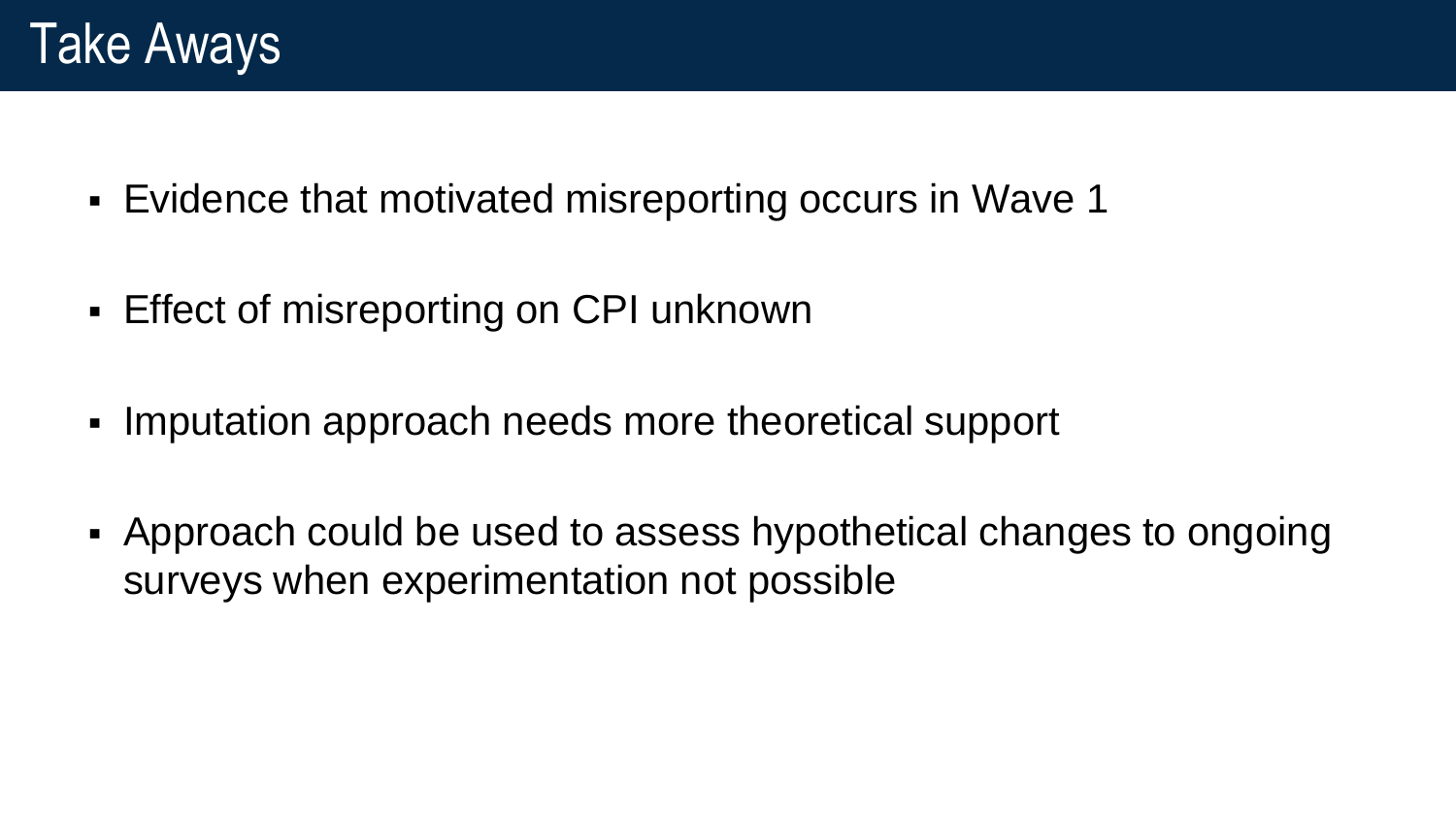

#### **Stephanie Eckman**

Fellow, Survey Research RTI International

[seckman@rti.org](mailto:seckman@rti.org) [http://stepheckman.com](http://stepheckman.com/) @stephnie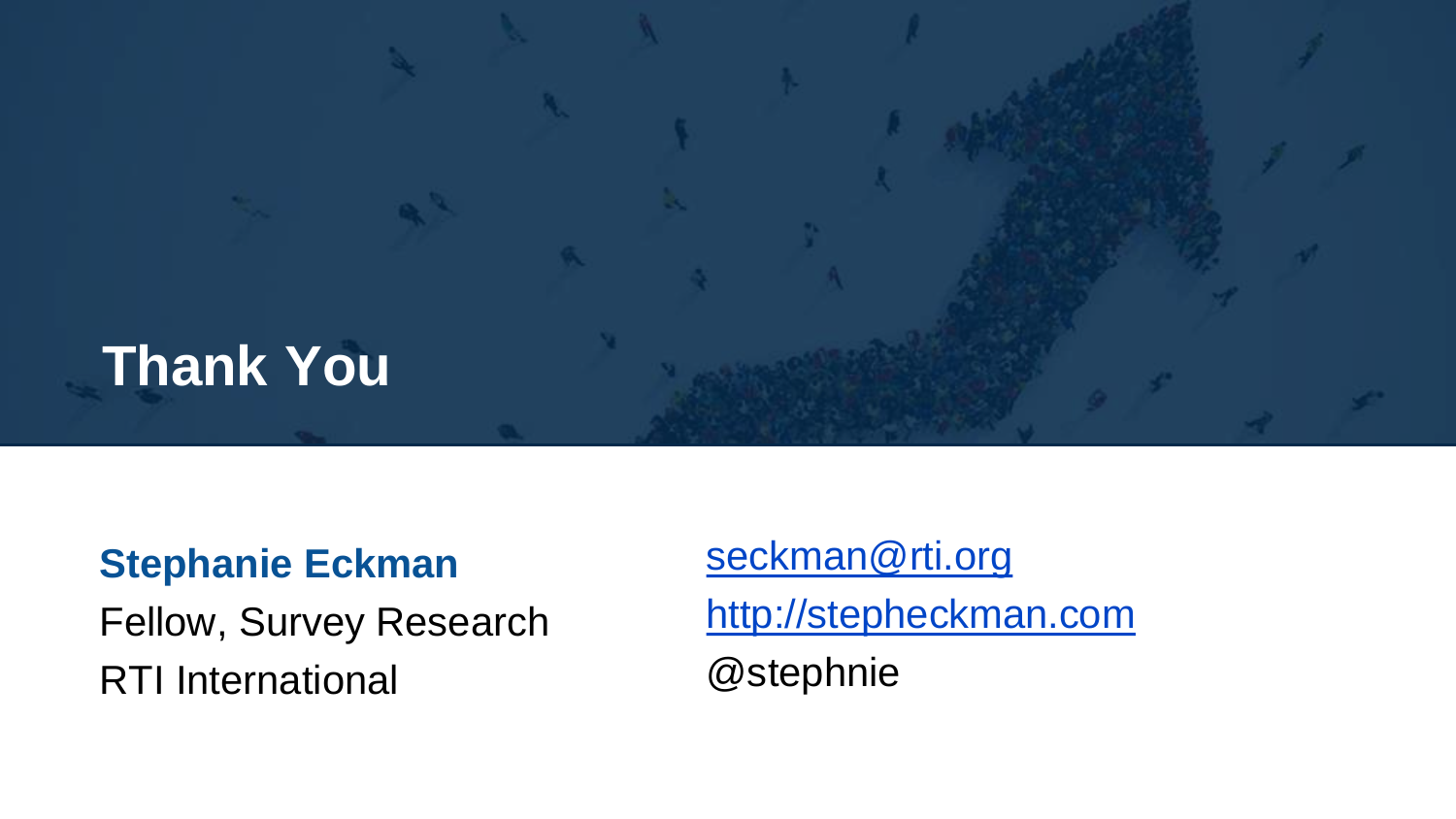# Comparison of Imputation Models